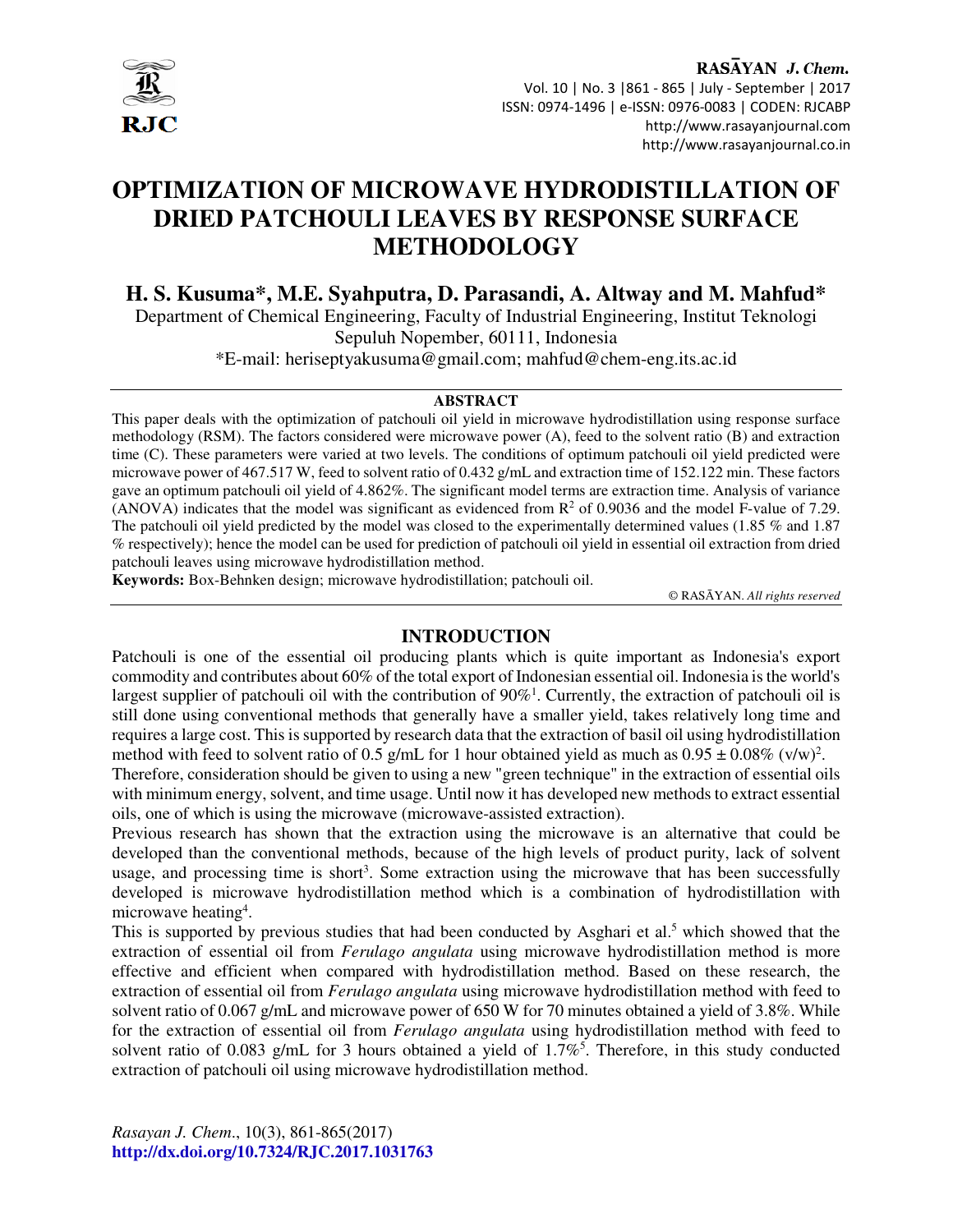In the extraction of patchouli oil using microwave hydrodistillation, the extraction parameters need to be optimized. Response Surface Methodology (RSM) is a collection of mathematical and statistical techniques useful for modeling and analyzing of problems in which a response of interest is influenced by some quantitative variables with the objective of optimizing the response<sup>6</sup>. In this study, an attempt was made at optimizing microwave hydrodistillation of patchouli oil using response surface methodology.

## **EXPERIMENTAL**

## **Material and Chemicals**

The dried patchouli leaves used in this study were obtained from Trenggalek, East Java, Indonesia and have a size of 2.45±0.56 cm. The distilled water and anhydrous sodium sulfate used in the study were of analytical grade.

## **Microwave Hydrodistillation Method**

In employing microwave hydrodistillation, we used a domestic microwave oven (EMM2308X, Electrolux, maximum delivered power of 800 W) with a wave frequency of 2450 MHz. The dimensions of the PTFEcoated cavity of the microwave oven were 48.5 cm x 37.0 cm x 29.25 cm. The microwave oven was modified by drilling a hole at the top. A round bottom flask with a capacity of 1000 ml was placed inside the oven and was connected to the three-way adapter and liebig condenser through the hole. Then, the hole was closed with PTFE to prevent any loss of the heat inside.

Some feed to solvent ratio (0.3; 0.4; 0.5 g/mL) were placed in the reaction flask and heated by microwave irradiation with various power (300; 450; 600 W) and various extraction time (60; 120; 180 min). The different densities and their immiscibility required that the water and patchouli oil be separated from each other by separating funnel and the excess water be refluxed to the extraction vessel in order to provide uniform conditions of solid-to-liquid ratios for extraction. The patchouli oil was collected in amber vials, dried under anhydrous sodium sulfate and stored at 4°C. The extraction yield of patchouli oil was calculated according to the equation given:

$$
Extraction yield (\%, w/w) = \frac{Mass of extracted patchoulli oil}{Mass of dried patchoulli leaves x (1-water content)} x 100
$$
 (1)



Fig.-1: Schematic representation of the microwave hydrodistillation apparatus used in this study

## **Design of Experiment**

A  $2<sup>3</sup>$  Box-Behnken Design (BBD) was employed resulting in a total of 17 experiments using the Design-Expert version 9.0.4.1 (State-Ease Inc., Minneapolis, MN, USA) to optimize the chosen key factors namely microwave power (A), feed to the solvent ratio (B) and extraction time (C). These variables each at two levels, low and high: A (300 – 600 W), B (0.3 – 0.5 g/mL) and C (60 – 180 min) are presented in Table-1.

862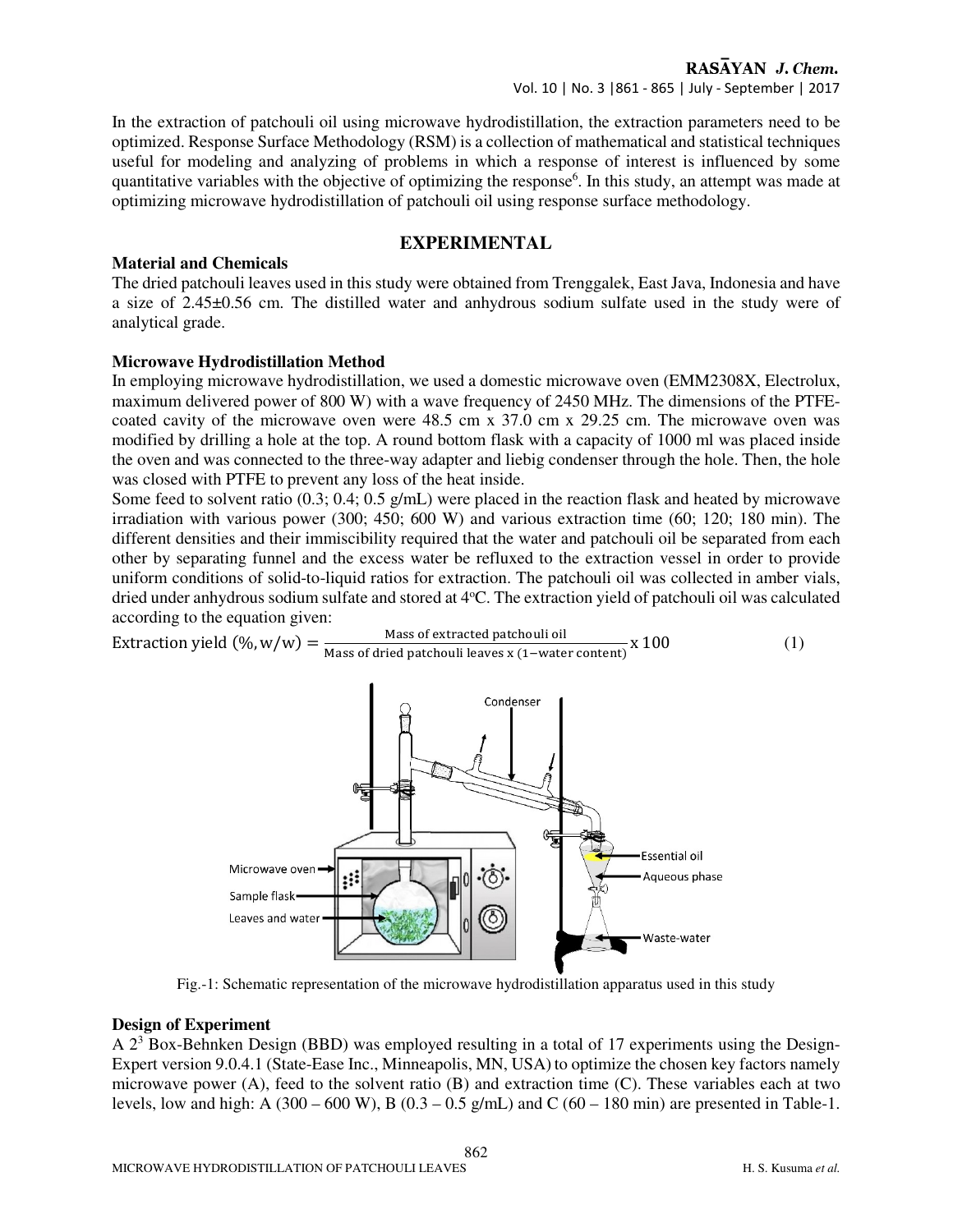These levels were chosen based on the capacity of the experimental set up for variables A and B, while C was selected based on experimental run time. The experimental design is shown in Table-2.

| таріс-т. резіён запінат |                       |                            |     |             |           |            |  |  |
|-------------------------|-----------------------|----------------------------|-----|-------------|-----------|------------|--|--|
| Factors                 | Name                  | <b>Jnits</b><br>Low Actual |     | High Actual | Low Coded | High Coded |  |  |
|                         | Microwave power       | W                          | 300 | 600         |           |            |  |  |
|                         | Feed to solvent ratio | $\sigma$ /mL               |     | U. .        |           |            |  |  |
|                         | Extraction time       | mın                        | 60  | 180         |           |            |  |  |

Table-1: Design summary

The regression analysis was performed to estimate the response function as a second order polynomial  $Y = \beta_0 + \sum_{i=1}^k \beta_{ii} X_i^2 + \sum_{i=1}^{k-1} \sum_{j=2}^k \beta_{ij} X_i X_j$  (2)

where *Y* is the predicted response,  $X_i$  is the uncoded value of the *i*-th test variable,  $\beta_0$ ,  $\beta_i$  and  $\beta_{ij}$  are coefficients estimated from the regression according to Rajasimman et al.<sup>7</sup>

A statistical program package Design-Expert version 9.0.4.1 (State-Ease Inc., Minneapolis, MN, USA) was used for regression analysis of the data and for estimating the coefficient of the regression equation. The equations were validated by the analysis of variance (ANOVA) test. Model and regression coefficients were considered significant when the p-value was lower than 0.05<sup>8</sup>.

| Run            | Actual variables |         |                   | Yield $(\%)$ |           |           |  |
|----------------|------------------|---------|-------------------|--------------|-----------|-----------|--|
|                | A(W)             | B(g/mL) | $C \text{ (min)}$ | Experimental | Predicted | Residue   |  |
|                | 300              | 0.3     | 120               | 3.0221       | 2.7454    | 0.2767    |  |
| $\overline{2}$ | 300              | 0.4     | 60                | 2.3617       | 2.2383    | 0.1234    |  |
| 3              | 300              | 0.4     | 180               | 3.7482       | 3.7070    | 0.0412    |  |
| 4              | 300              | 0.5     | 120               | 2.7831       | 3.2250    | $-0.4419$ |  |
| 5              | 450              | 0.3     | 60                | 2.4343       | 2.8349    | $-0.4006$ |  |
| 6              | 450              | 0.3     | 180               | 3.3429       | 3.6613    | $-0.3185$ |  |
| 7              | 450              | 0.4     | 120               | 4.6493       | 4.6495    | $-0.0002$ |  |
| 8              | 450              | 0.4     | 120               | 4.6493       | 4.6495    | $-0.0002$ |  |
| 9              | 450              | 0.4     | 120               | 4.6493       | 4.6495    | $-0.0002$ |  |
| 10             | 450              | 0.4     | 120               | 4.6493       | 4.6495    | $-0.0002$ |  |
| 11             | 450              | 0.4     | 120               | 4.6493       | 4.6495    | $-0.0002$ |  |
| 12             | 450              | 0.5     | 60                | 3.3471       | 3.0291    | 0.3180    |  |
| 13             | 450              | 0.5     | 180               | 4.9240       | 4.5239    | 0.4001    |  |
| 14             | 600              | 0.3     | 120               | 3.6771       | 3.2356    | 0.4415    |  |
| 15             | 600              | 0.4     | 60                | 3.0438       | 3.0855    | $-0.0416$ |  |
| 16             | 600              | 0.4     | 180               | 3.8141       | 3.9379    | $-0.1238$ |  |
| 17             | 600              | 0.5     | 120               | 3.5357       | 3.8128    | $-0.2771$ |  |

Table-2: Box-Behnken Design matrix

## **RESULTS AND DISCUSSION**

Table-2 presents the Box-Behnken Design matrix and the patchouli oil yield obtained for each experimental run. Analysis of variance for the response surface model is presented in Table-3. The analysis indicates that the model F-value of 7.29 implies the model is significant. There is only a 0.79% chance that an F-value this large could occur due to noise, the model also has a satisfactory level of adequacy  $(R^2)$ . In this study C,  $A^2$ ,  $B^2$  and C<sup>2</sup> are significant model terms ( $p < 0.05$ ).

Table-3: Analysis of variance (ANOVA) for response surface quadratic model to identify significant factors affecting the patchouli oil yield

| Source | Sum of Squares | df | Mean Square | F Value      | p-Value   |  |  |
|--------|----------------|----|-------------|--------------|-----------|--|--|
| Model  | 10.31          |    | 1. I J      | 7.29         | $0.0079*$ |  |  |
|        | 0.58           |    | 0.58        | 3.69         | 0.0960    |  |  |
|        | 0.56           |    | 0.56        | 255<br>ر ر.ر | .1015     |  |  |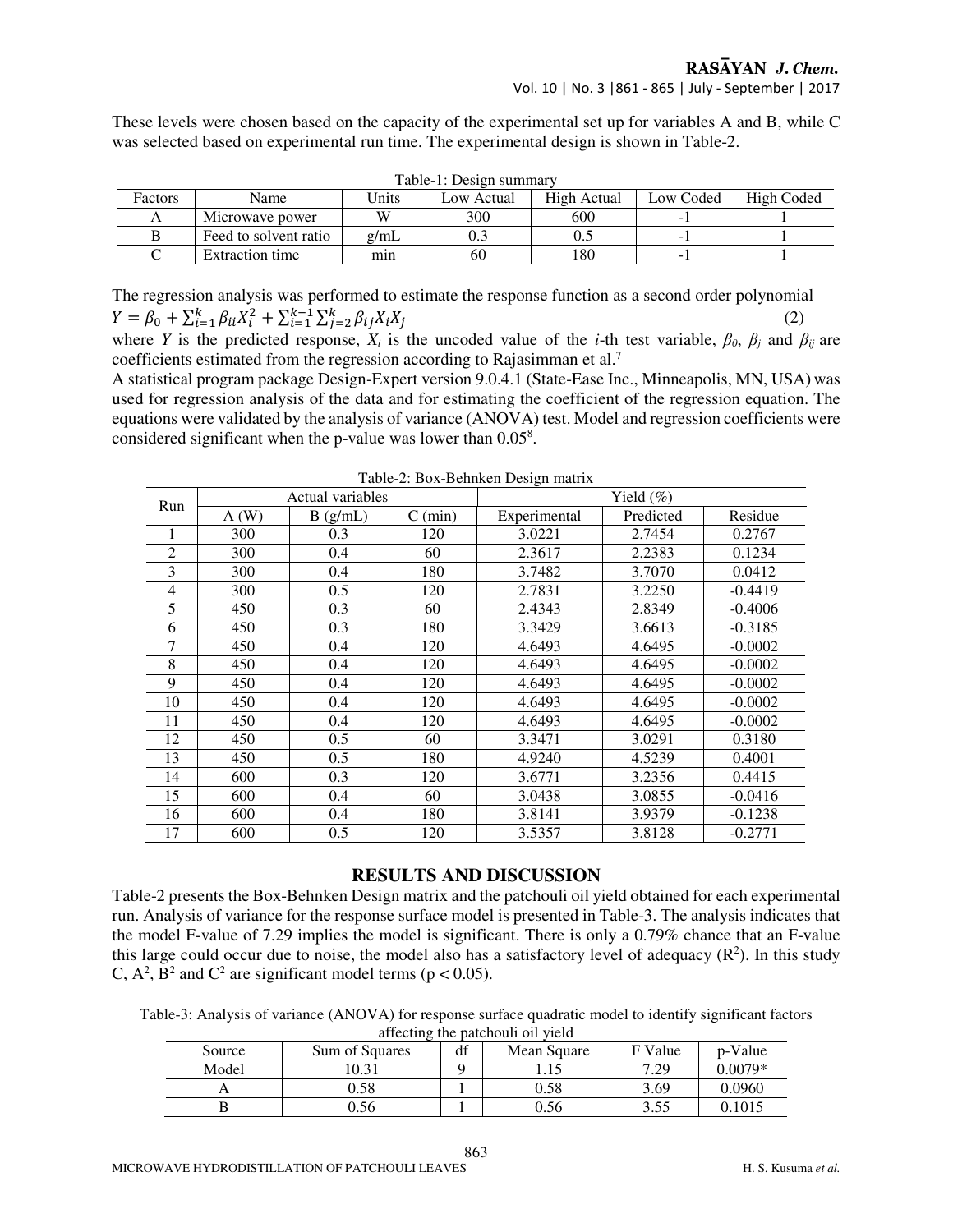RASAYAN J. Chem.

| C              | 2.69     |    | 2.69     | 17.13 | $0.0044*$ |
|----------------|----------|----|----------|-------|-----------|
| AB             | 0.002385 |    | 0.002385 | 0.015 | 0.9054    |
| AC             | 0.095    |    | 0.095    | 0.60  | 0.4625    |
| BC             | 0.11     |    | 0.11     | 0.71  | 0.4272    |
| $A^2$          | 2.92     |    | 2.92     | 18.56 | $0.0035*$ |
| B <sup>2</sup> | 1.33     |    | 1.33     | 8.47  | $0.0227*$ |
| $\mathsf{C}^2$ | 1.39     |    | 1.39     | 8.85  | $0.0207*$ |
| Residual       | 1.10     | 7  | 0.16     |       |           |
| Lack of Fit    | 1.10     | 3  | 0.37     |       |           |
| Pure Error     | 0.000    | 4  | 0.000    |       |           |
| Cor Total      | 11.41    | 16 |          |       |           |

Vol. 10 | No. 3 |861 - 865 | July - September | 2017

Standard deviation: 0.40; R<sup>2</sup>: 0.9036; Adj R<sup>2</sup>: 0.7796; Pred R<sup>2</sup>: -0.5427; Adeq precision: 7.928 \*Significant variable

The Pred  $\mathbb{R}^2$  of -0.5427 implies that the overall mean is a better predictor of the response than the current model. Adeq Precision measures the signal to noise ratio; the ratio of 7.928 obtained indicates an adequate signal (a ratio greater than 4 is desirable). Therefore the model can be used to navigate the design space. The response surface curves are plotted to understand the interaction of the variables and the optimum level of each variable for maximum response<sup>7</sup>. The response surface curves for extraction of patchouli oil using microwave hydrodistillation are presented in Fig.-2. Fig.-2(a) shows the interaction of microwave power and feed to solvent ratio on the yield, while Fig.-2(b) and 2(c) indicates interaction of microwave power and extraction time on the yield as well as that of feed to solvent ratio and extraction time on the yield, respectively. Final equation in terms of actual variables is given by Equation-3. Yield = -16.46046 + 0.036499 *A* + 43.55528 *B* + 0.044561 *C*

 + 1.62794.10-3 *AB* – 1.71199.10-5 *AC* + 0.027848 *BC*  $-3.69989.10^{5} A^{2} - 56.23451 B^{2} - 1.59685.10^{4} C^{2}$ (3)



Fig.-2: Response surface showing effect of (a) microwave power and feed to solvent (F/S) ratio on the yield at constant extraction time (120 min); (b) microwave power and extraction time on the yield at constant feed to solvent (F/S) ratio (0.4 g/mL); (c) feed to solvent (F/S) ratio and extraction time on the yield at constant microwave power (450 W)